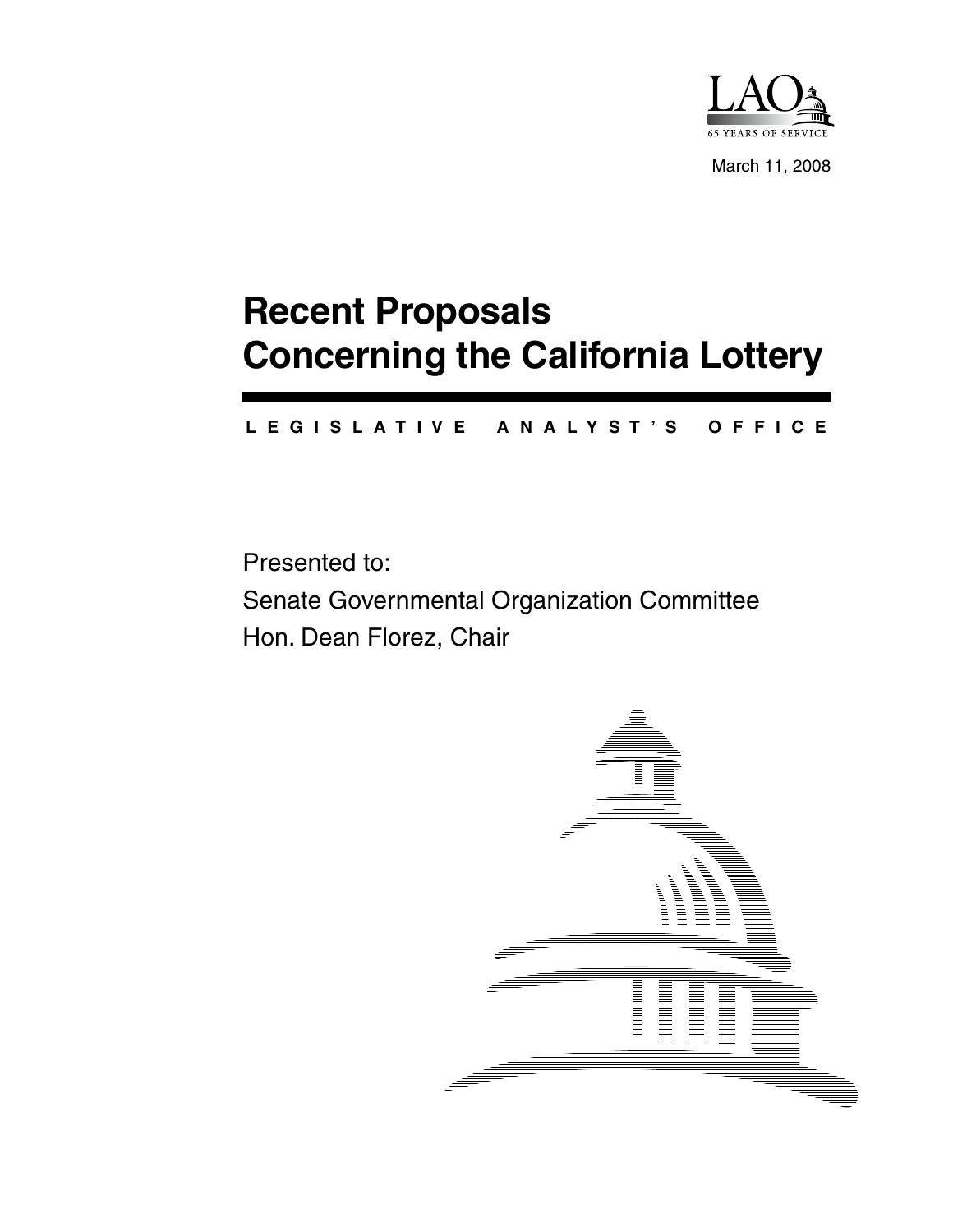

# **The California Lottery: Overview**



**1** Proposition 37. Voters approved the California State Lottery Act (the act) in 1984.

- The act created the Lottery Commission, which has broad powers to oversee lottery operations.
- The purpose of the act is to benefit public educational institutions by supplementing the total amount of money allocated to them.
- $\blacksquare$  The act may not be amended by the Legislature except to further the law's purpose. Such amendments must be in a bill approved by two-thirds of the Members of each house.



; *Voters Specified How Revenues Were to Be Used.* Proposition 37's requirements for the use of lottery revenues generally remain in place today.



#### LEGISLATIVE ANALYST'S OFFICE 1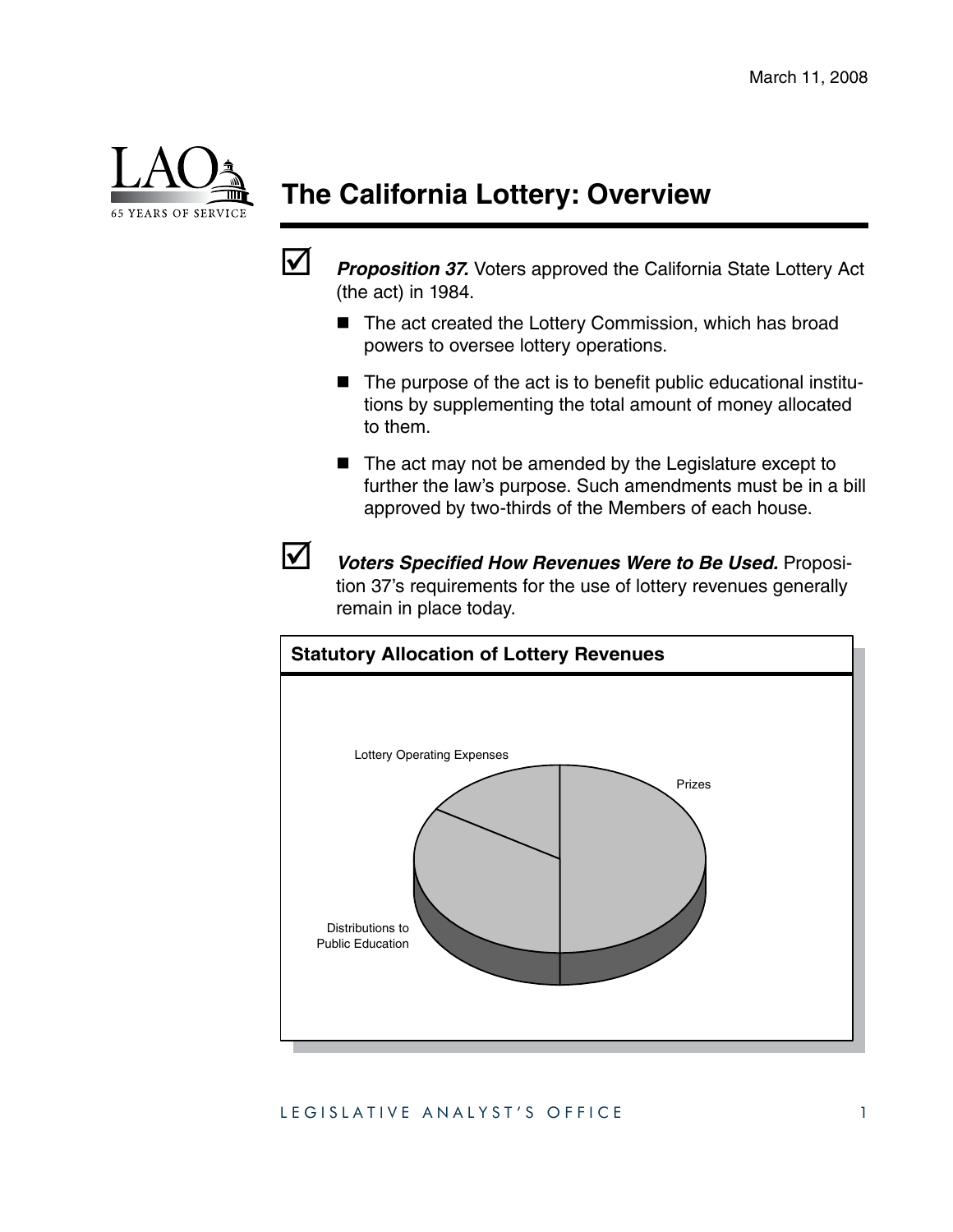

### **Distributions to Education Have Been Volatile**





**V** *Volatile Stream of Revenue.* Trends in lottery distributions to education mirror trends in lottery sales. There have been several periods of pronounced weakness in sales since the lottery began on October 3, 1985.

- Adjusted for inflation, 2006-07 lottery distributions were about the same as they were in 1997-98 and less than they were in 1985-86.
- 

; *MEGA Millions Was Largely Unsuccessful in Increasing Overall Sales.* In MEGA Millions' first full fiscal year (2005-06), it generated \$454 million of sales. During that year, the overall lotto game sales increased by a net amount of only \$78 million. This suggests that MEGA Millions largely "cannibalized," or reduced, revenues of existing games.

#### LEGISLATIVE ANALYST'S OFFICE 2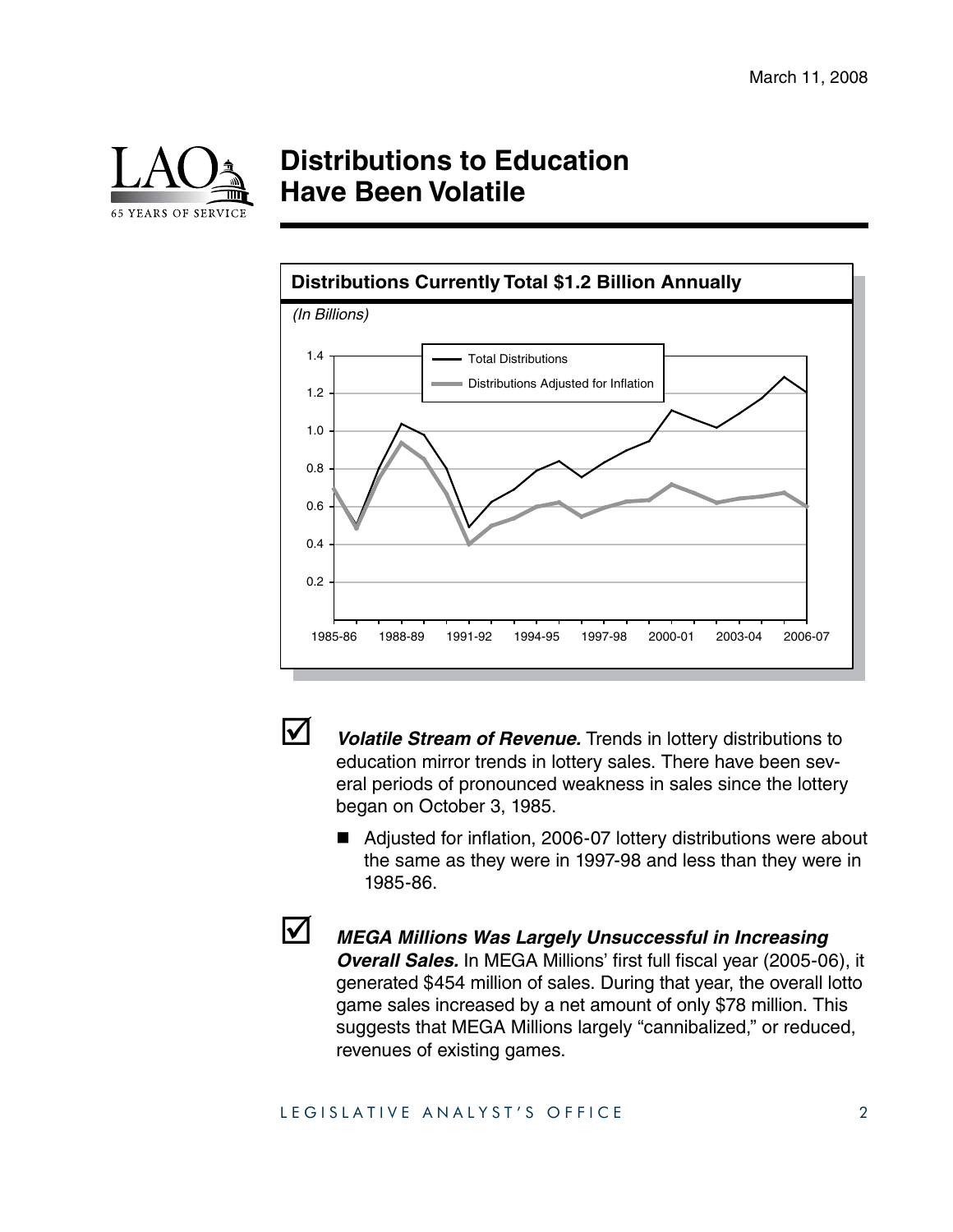

### **Lottery Is a Minor Funding Source For Schools**





; *Many Californians Think the Lottery Provides More Funding Than It Does.* Surveys reportedly suggest that Californians think the lottery is a major funding source for education. It is not, as lottery funds provide only about 1.5 percent of total K-12 school funding.



#### **12 The Lottery Will Never Be a Major Funding Source for**

*Schools.* Even under the most optimistic assumptions for future lottery performance, lottery funds will never provide more than a tiny fraction of overall education revenues.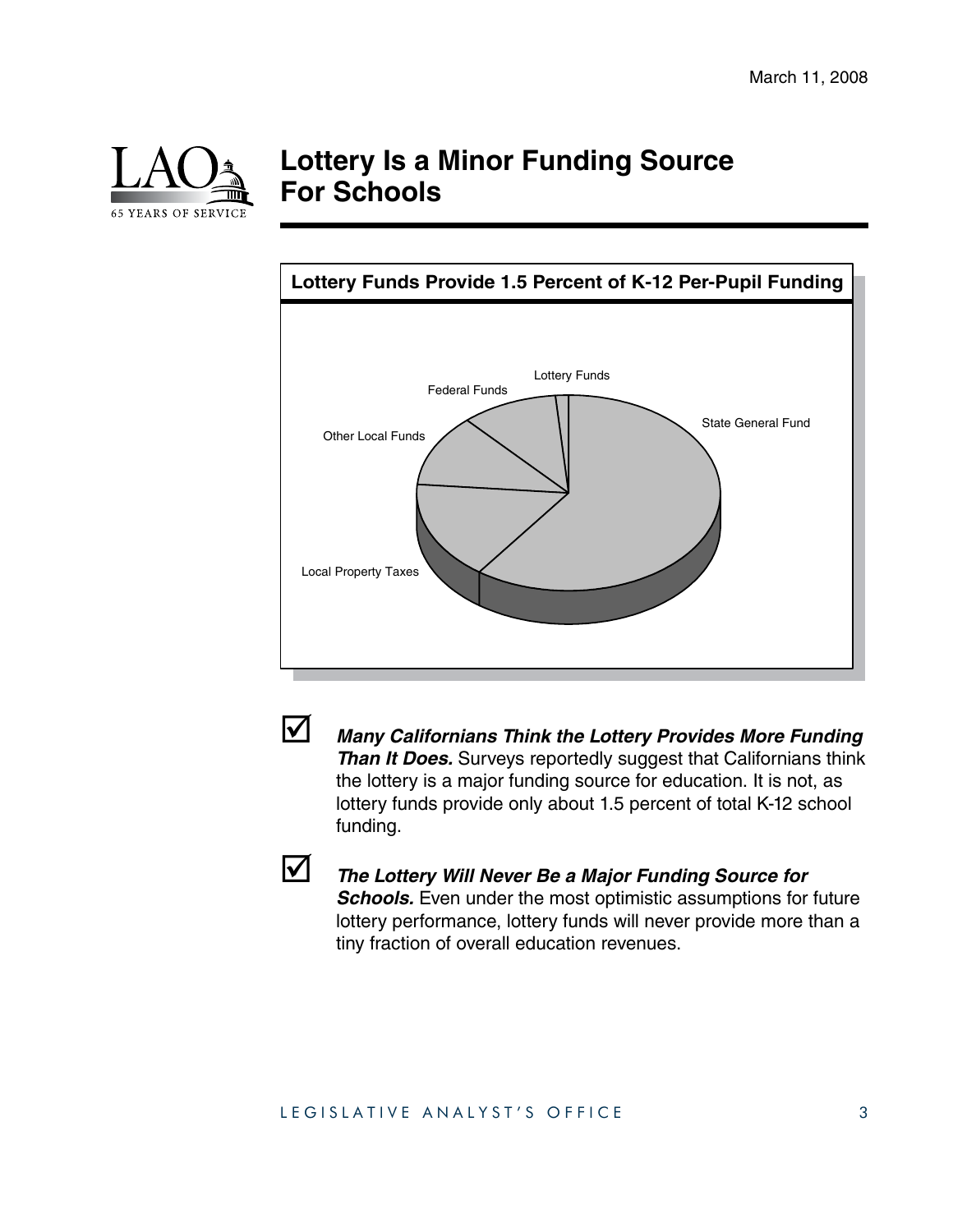

# **Lottery Sales Lag Those in Other States**





; *Lottery Sales Improvement Is Possible.* Western states tend to have lower lottery sales than eastern states. Accordingly, while it may not be possible for sales per capita to reach the national average, the stronger sales performance of other states suggests that higher sales *may* be possible.



; *Lottery's* **2007‑2010 Business Plan***.* Responding to recent sales trends and the lag in sales per capita relative to other states, the Lottery Commission has approved a new business plan with four key strategies.

- Long-term planning.
- Improving the California Lottery's brand image.
- **Providing more winning experiences at lower prize levels and** encouraging more regular game play.
- Investments in processes, systems, and infrastructure.

LEGISLATIVE ANALYST'S OFFICE 4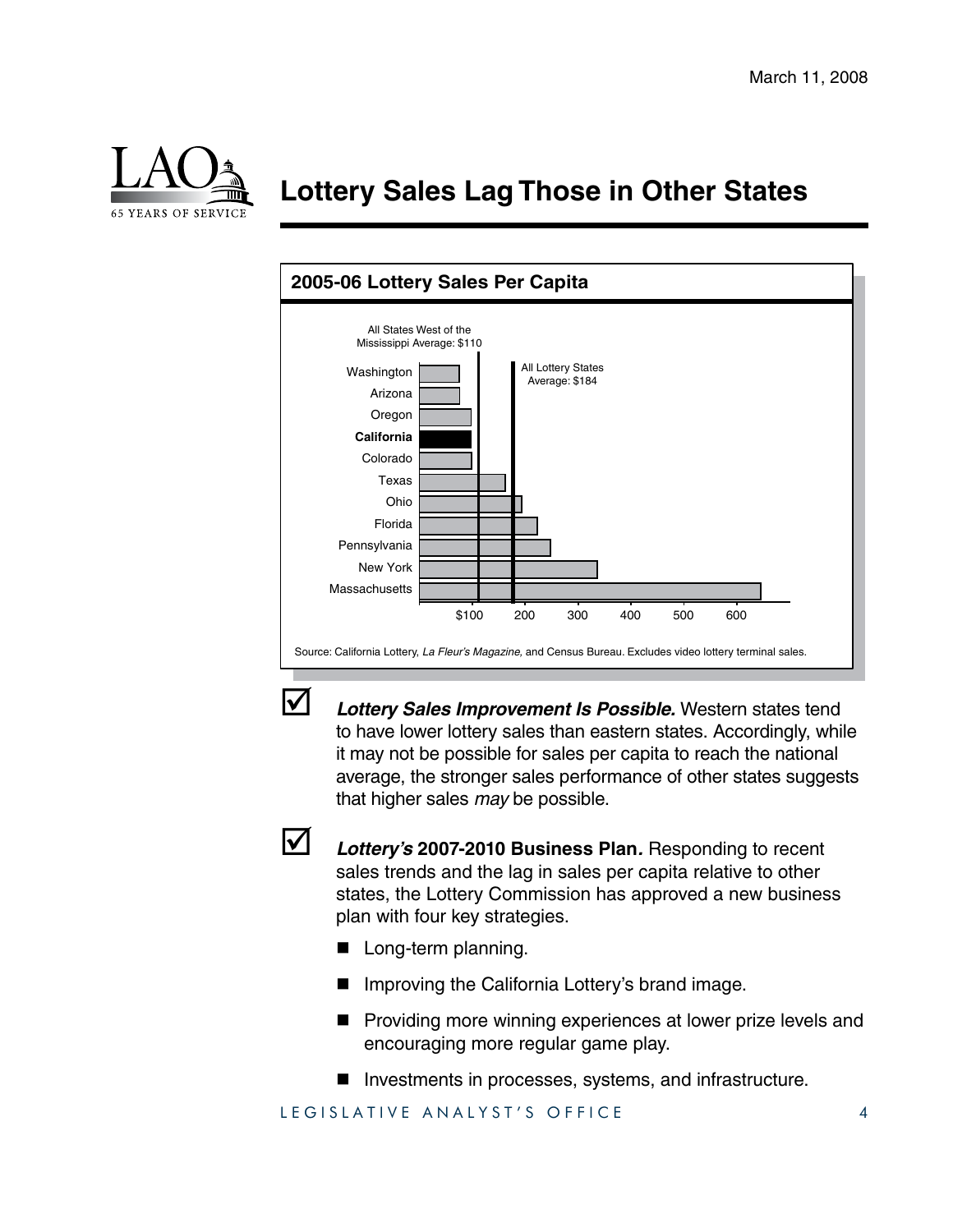

## **Governor's Proposal**

; *Noting Weak Lottery Sales, Governor Proposes Leasing It to Private Entity.* The Governor proposed leasing the lottery to a private concessionaire to improve its sales and generate funds for public purposes.



**1** Freeing Up Restrictions on the Lottery Would Be Required. The plan would require significant loosening of restrictions on lottery operations, including prize payout percentages.



**1** Other States' Prize Payout Percentages. Several states with higher per capita sales pay out a *higher* percentage of lottery revenues in prizes. Some states that have increased payouts have found that this increases lottery profits.



**1 \$37 Billion Up-Front Payment Is Unlikely.** The \$37 billion estimate discussed by the administration is unrealistic. The most that a lottery transaction could generate would probably be about one-half that amount or less.



**12 Plan Could Result in New Budgetary Pressures.** The plan would require that some or all lottery profits not be allocated to education. The impact on education funding could result in new budgetary pressures for the General Fund.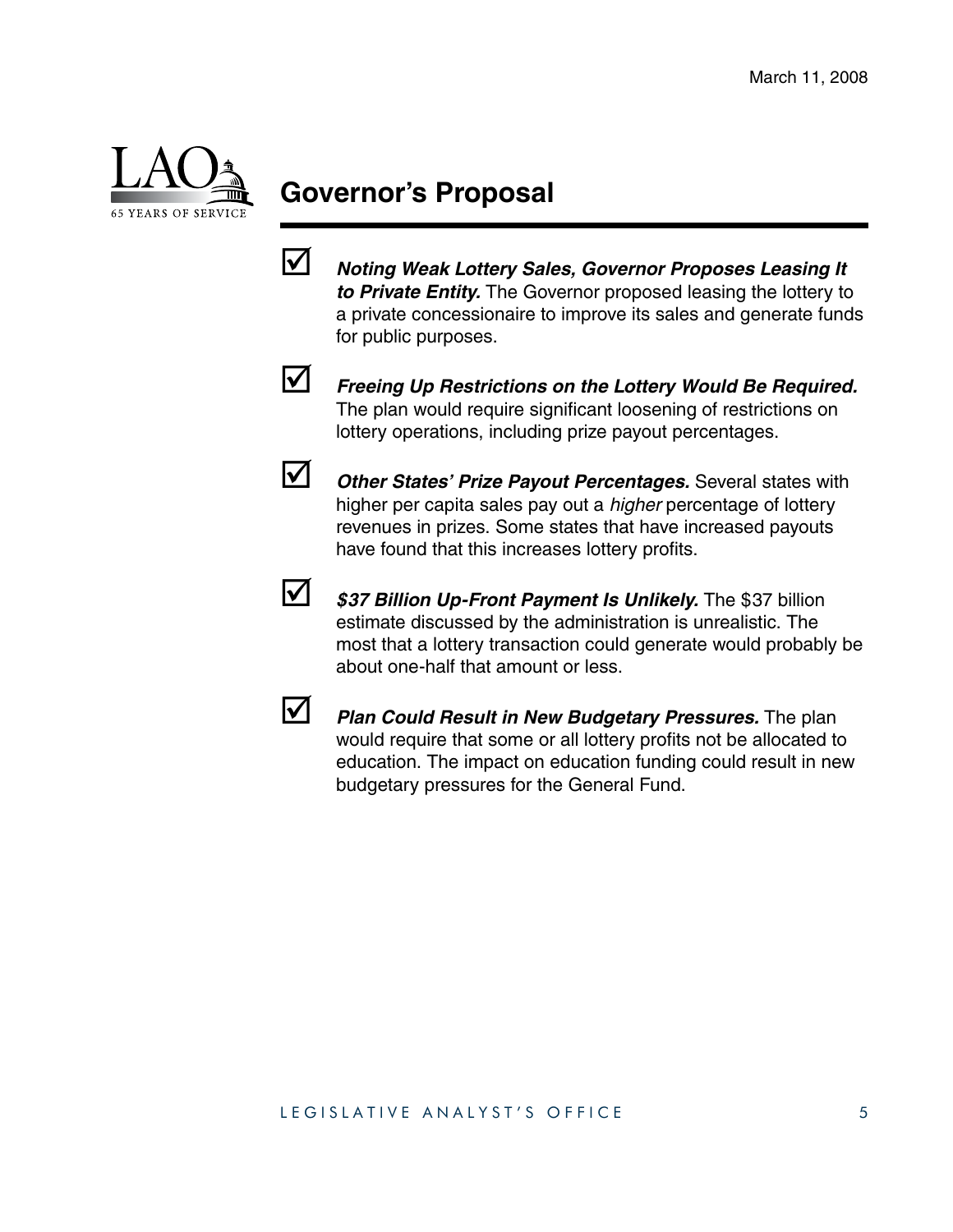

### **Other Proposals**



; *Lottery Revenue Bonds—Up-Front Payment, but No Lease to the Private Sector.* The state, while continuing to operate the lottery, could receive a significant up-front payment by selling bonds secured solely by lottery revenues. This payment could be used for various public purposes, such as capital projects, health care reform, or budget relief.

■ Because lottery profits would be required to pay debt service on the bonds, this plan also could result in new budgetary pressures related to education funding—similar to the Governor's proposal.



; *Continued State Operation of the Lottery, but Loosened Restrictions.* Other proposals would keep the state as the operator of the lottery, while giving the Lottery Commission enhanced flexibility to pursue increased sales and profits. Such enhanced flexibility could involve (1) more flexibility to establish prize payout percentages, (2) broader flexibility on types of games offered, and (3) other changes.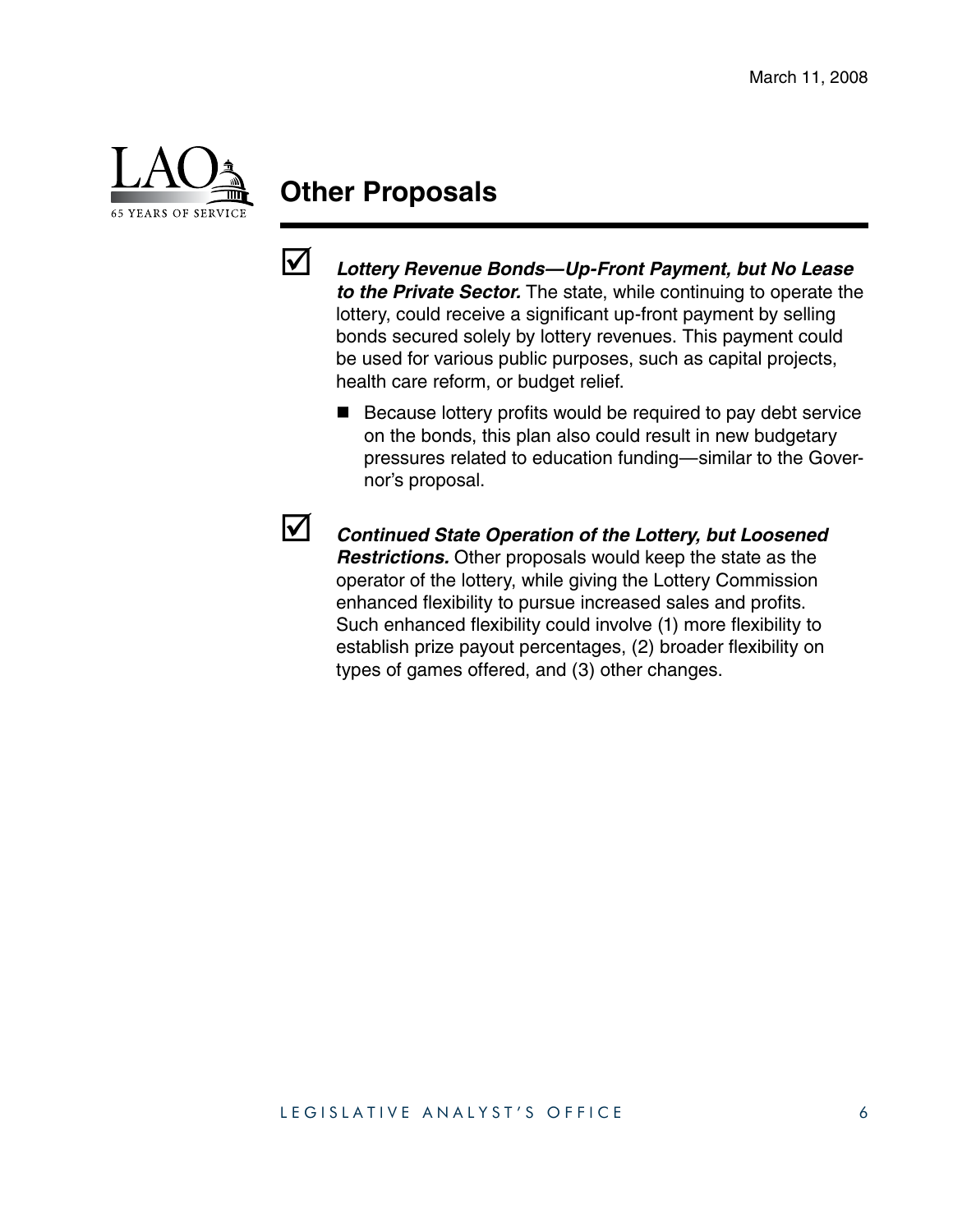

### **LAO Comments**



; *Legislature Should Consider Strategies to Improve Lottery Performance.* The Governor appropriately has raised the issue of whether the California Lottery is an underperforming state asset. We recommend that the Legislature explore various methods to improve the performance of the lottery, including changes in prize payout percentages.

; *Consider Long-Term Budgetary Ramifications of Any*  Lottery Lease or Bond. The proposals for the state to receive a large up-front payment from the lottery all involve potential longterm budgetary pressures for the state, particularly concerning education funding. If the Legislature wishes to pursue such a transaction, it should carefully consider these pressures and avoid increasing the state's out-year budgetary problems.



; *Leasing the Lottery Would Take Time.* If the Legislature wishes to pursue the Governor's lease proposal, it should adopt a realistic timetable for receipt of any up-front proceeds. Such a transaction could take several years to complete.



; *Broad Legal and Policy Issues for the Legislature's Consideration.* Each of the lottery proposals involves various legal and policy trade-offs for the Legislature to consider.

■ *Problem and Pathological Gambling.* Increasing lottery sales would involve an expansion of legalized gambling in the state—in addition to the large expansion of gambling authorized in recent years with approval of the tribal casino compacts—and could increase social costs related to problem and pathological gambling.